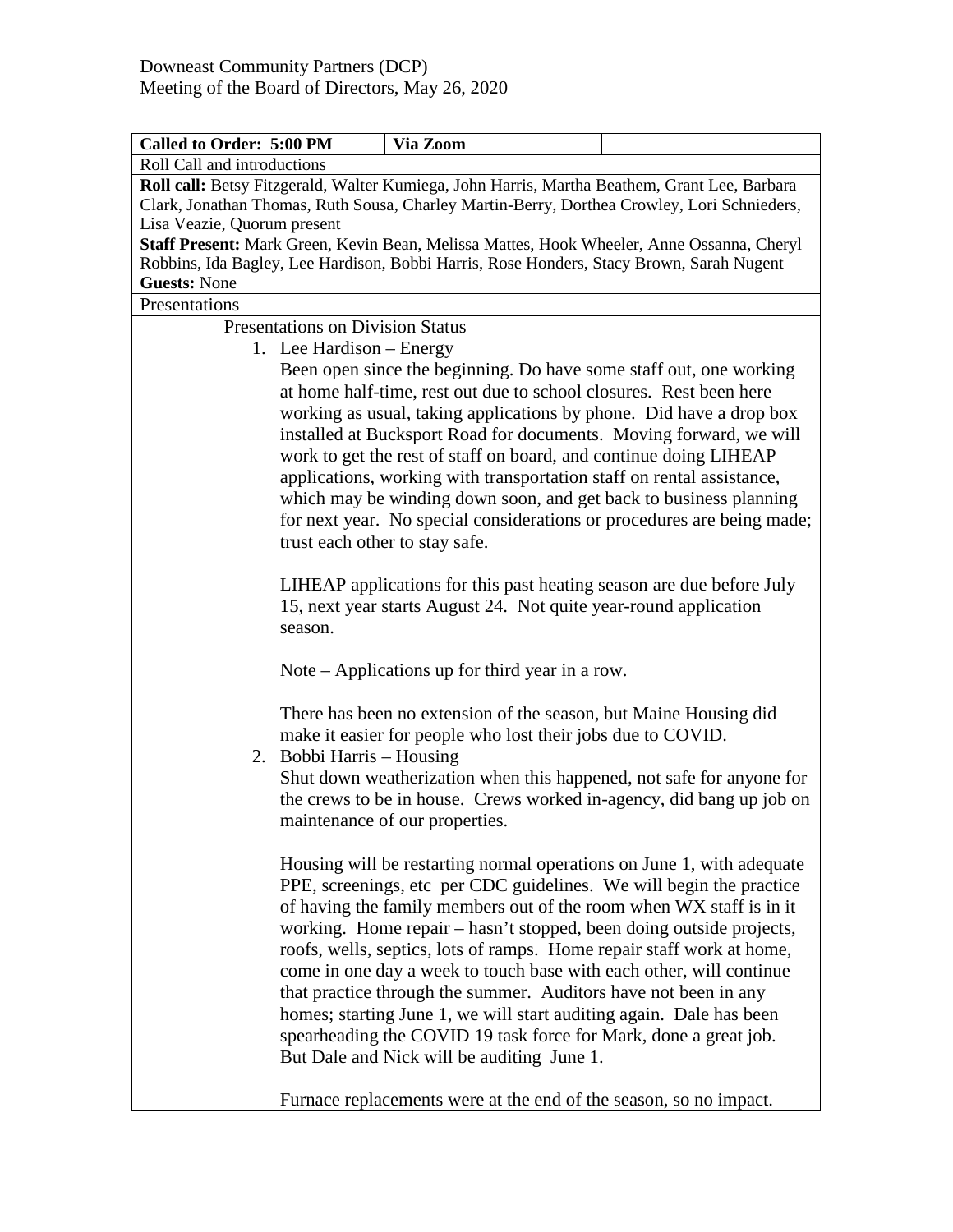| HUD \$ will be coming in for rental relief program. Will be able to do |
|------------------------------------------------------------------------|
| up to three months, up to \$1000 a month But can be used for electric  |
| bills, if it is COVID 19 related, we can pay it. Do have to prove      |
| income eligibility.                                                    |

Beginning June 1, more admin staff will come back in house, we do have the space to be 6 feet apart.

MISSION: CF Adams Home Repair is not happening this year, no volunteers are able to come. We are doing walk through audits for next year's projects. Tiny House - Assabet staff will be allowed in to work on tiny house, get it travel ready to move it here, possibly hire a carpenter to finish it.

Question: Have we thought about talking with WCCC to have those students finish it?

Bobbi will bring it up at the meeting next week.

3. Ida Bagley – Supportive Services

All programs work directly with individuals and family , staff has adapted well to the changes. Ongoing, some work will continue remotely , but looking forward to getting back to seeing people. Working on getting PPE and putting procedures in place, nurses first. Initial meeting in person, then whenever possible meet remotely, but sometimes there is medical necessity for in-person visit.

Then need to sort out same thing for Elder Navigator, resource advocates, and financial coach – sorting out what needs to be done in person, what can be done remotely.

4. Melissa Mattes – ECE

Most of what division has been doing is in reports, opening child care June 1, with all that is involved, it is going to be difficult to stay safe, keep children and space clean.

Applied for funds through Head Start COVID 19 and also applied for summer programming, open ended application. Got them all in, then it was announced that they would not be requiring application for center program, but allocate funds based on formula. We would have gotten roughly \$500,000 if fully funded, but only getting \$140,000 so not being able to do the summer program as we planned. Difficult to say we can run any summer program, includes 50,000 to cover PPE . Safe to say no big summer program this year.

Question for Mark, how did you come together to get COVID 19 plan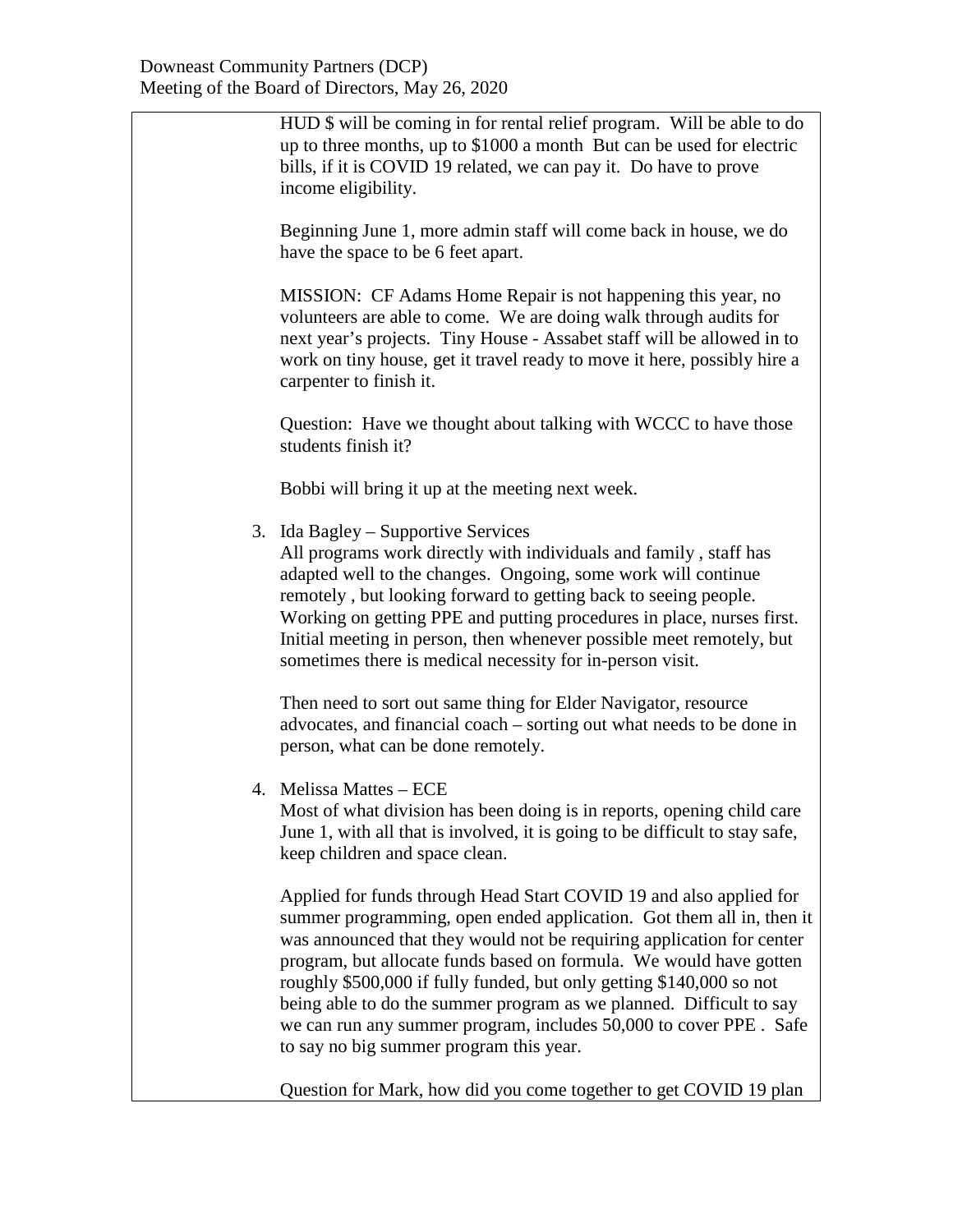for whole agency?

How difficult have funders been? Each program has gotten different money for different aspects of this. Used CSBG universally, through an inter-divisional group. Same for PPE, Heidi Fish has been our go to person for all divisions.

CSBG eased up on restrictions, all other grants and funds received really were fairly unrestricted in nature.

Transportation broker has done nothing to make it easier on us, even though they are getting full pay.

5. Cheryl Robbins – Transportation

We continue to operate as usual, but trips were down, at one point 40 a day, down from 300. Let drivers go for a while, brought them back with the PPP; calling them back, but some aren't coming. We have taken many steps to protect drivers, installed Plexiglas in buses, doing minivans as well, all drivers and riders have to wear a mask, drivers sanitize vehicles, spray the whole thing down inside every night, after regular disinfecting. Hard to get supplies at first, but good supplies now.

New procedures for securing wheel chair – client turns head and doesn't speak, driver looks down and does not speak.

Purchased some Swiffer sweepers, picks up dirt after spraying, can use shop vac.

Did use drivers to deliver food cards, drivers also detailing vehicles, but will eventually get on the road.

Rose wants to share with board – Transportation has been extremely helpful to At Home, since regular volunteers are uncomfortable, and Rose can't cover them all, so Cheryl's drivers helped cover the gaps.

- 6. Rose Honders At Home
	- Re entry plan:

Most of us never closed. Significant topics: At Home never closed, operating with one regular staff member and one paid per diem and 5 regular volunteers. Meeting the needs of members. Other volunteers were fantastic at making friendly phone calls, cards, letters, to maintain connection, steering committee continued to meet over all of these months, continue to be involved and supportive.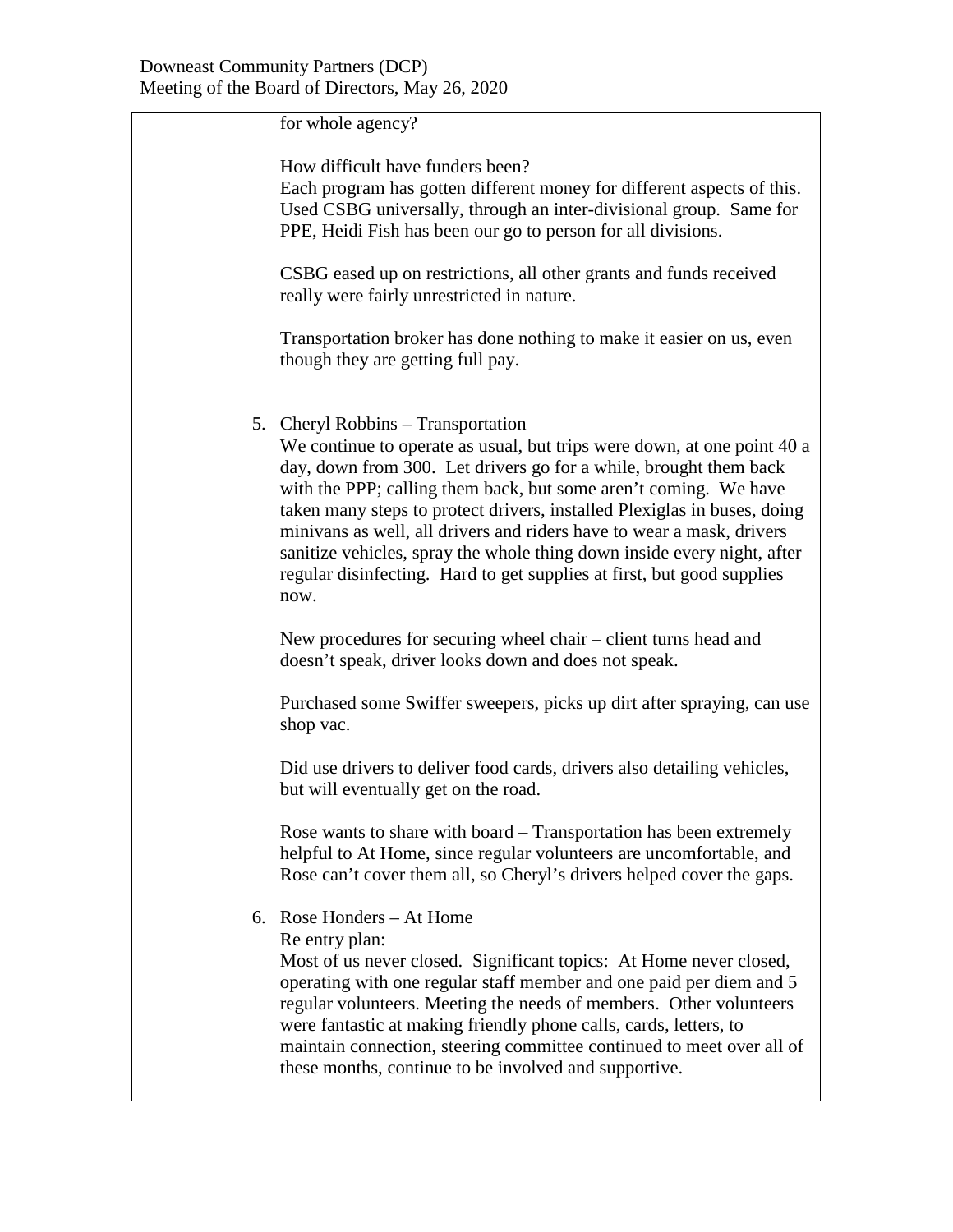|                  | Reopening plan for members going to rescheduled appointments,<br>grocery store trips, post office, hardware store, precautions in place,<br>use DCP vehicles including at home van, utilizing PPE, masks,<br>disinfectants, gloves when necessary, following our program<br>guidelines to keep them safe, connected, mental health positive.<br>Challenging to predict where we will be 30 or 24 days from now.<br>Being mindful of all procedures, taking full advantage of support<br>offered. Anne was helpful in supporting one of the At Home members,<br>providing meals and some transport. DCP has come together to be<br>supportive, I feel very grateful to be part of this organization.<br>7. Anne Ossanna – Friendship Cottage<br>FC remained open, and proud to say that we were the only Adult Day<br>Service open in Northern New England. One opened last week, not<br>going to be open this week, not prepared. Four clients attending on<br>regular basis. Added two more last week, and Barbara Clark as a<br>volunteer. Have one new one, one more re-entering next week. So<br>far, only one person not returning, developed end stage cancer, in<br>hospice. We did meal delivery, were doing 63 meals a week in<br>addition to what we served in FC. Rose, Apryl, and Anne did<br>delivery. First used COVID \$\$, then got a grant from United Way and<br>Community Compass to cover food. Will get to use CACFP \$ for<br>enrolled members. Two people not enrolled.<br>Did lay off three people. Just Apryl and Anne on staff now. Can only<br>have 7 participants come while trying to keep social distancing. Can't<br>use dining room; participants eat on TV trays in main room. |  |
|------------------|-----------------------------------------------------------------------------------------------------------------------------------------------------------------------------------------------------------------------------------------------------------------------------------------------------------------------------------------------------------------------------------------------------------------------------------------------------------------------------------------------------------------------------------------------------------------------------------------------------------------------------------------------------------------------------------------------------------------------------------------------------------------------------------------------------------------------------------------------------------------------------------------------------------------------------------------------------------------------------------------------------------------------------------------------------------------------------------------------------------------------------------------------------------------------------------------------------------------------------------------------------------------------------------------------------------------------------------------------------------------------------------------------------------------------------------------------------------------------------------------------------------------------------------------------------------------------------------------------------------------------------------------------------------------------------------------------------------------|--|
|                  | Also a shout out to Transportation, we would not have been able to<br>stay open and transport people safely without their help.                                                                                                                                                                                                                                                                                                                                                                                                                                                                                                                                                                                                                                                                                                                                                                                                                                                                                                                                                                                                                                                                                                                                                                                                                                                                                                                                                                                                                                                                                                                                                                                 |  |
|                  | Betsy: I speak for the board, thank you to all employees and staff for stepping<br>up and stepping in, we know it wasn't easy, we are appreciative and so are<br>those who you help.                                                                                                                                                                                                                                                                                                                                                                                                                                                                                                                                                                                                                                                                                                                                                                                                                                                                                                                                                                                                                                                                                                                                                                                                                                                                                                                                                                                                                                                                                                                            |  |
| $\rm III$        | <b>Items for Board Action</b>                                                                                                                                                                                                                                                                                                                                                                                                                                                                                                                                                                                                                                                                                                                                                                                                                                                                                                                                                                                                                                                                                                                                                                                                                                                                                                                                                                                                                                                                                                                                                                                                                                                                                   |  |
| $\overline{1}$ . | Resolved to approve the Board Meeting Minutes from 4/28/2020<br><b>Discussion: None</b><br>Action: Lori made the motion to approve the minutes, Walter seconded. Motion<br>passed.                                                                                                                                                                                                                                                                                                                                                                                                                                                                                                                                                                                                                                                                                                                                                                                                                                                                                                                                                                                                                                                                                                                                                                                                                                                                                                                                                                                                                                                                                                                              |  |
| 2.               | Resolved, to approve the policy entitled "Nursing Respiratory Protection Policy"<br><b>Discussion:</b> Nurses contract requires this policy, Heidi has been helping to draft it<br>for the agency.<br>Question: How many are terms dictated by state, and how many are created by                                                                                                                                                                                                                                                                                                                                                                                                                                                                                                                                                                                                                                                                                                                                                                                                                                                                                                                                                                                                                                                                                                                                                                                                                                                                                                                                                                                                                               |  |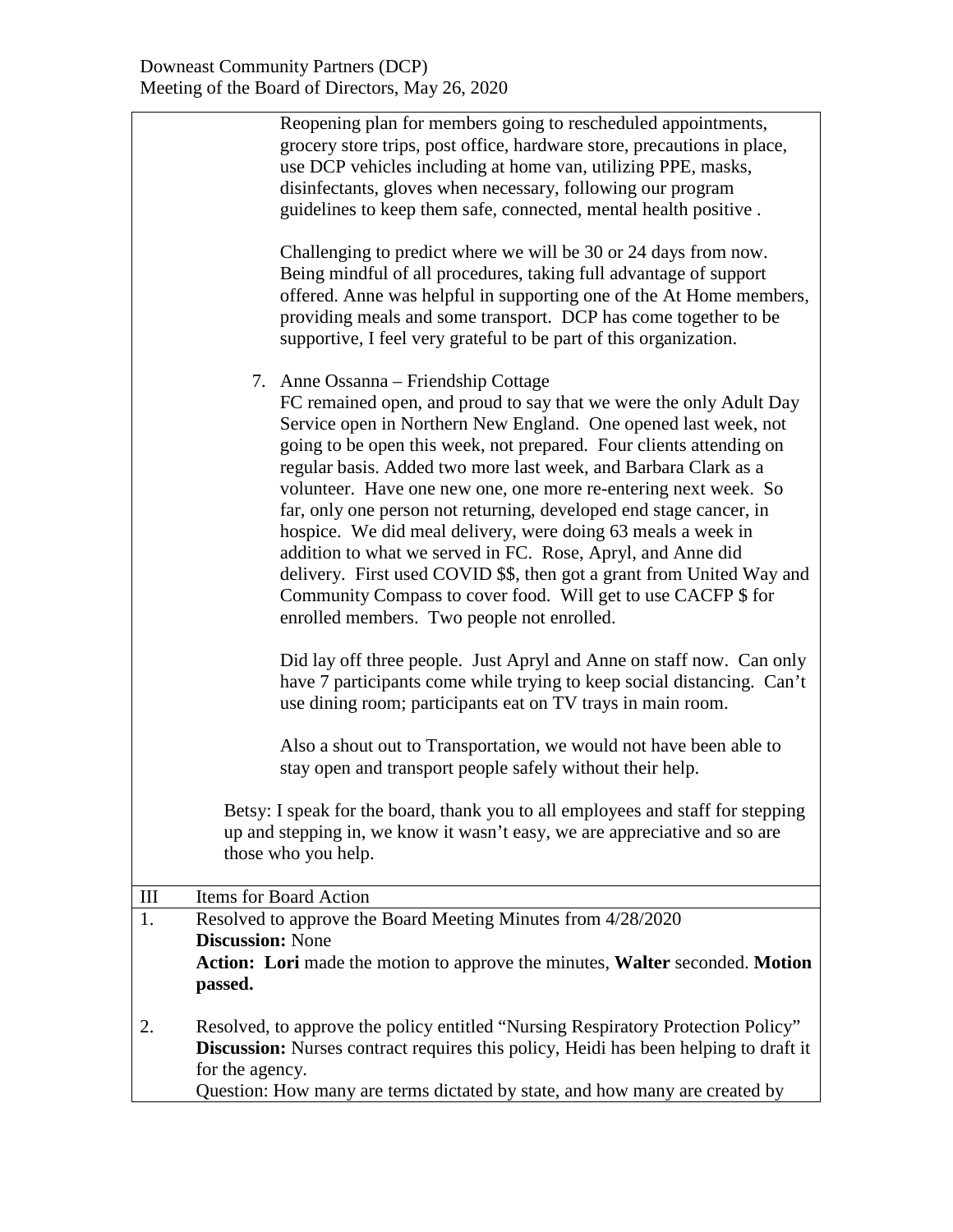|    | DCP staff?                                                                                                                                                                                                                                                                               |  |  |
|----|------------------------------------------------------------------------------------------------------------------------------------------------------------------------------------------------------------------------------------------------------------------------------------------|--|--|
|    | We followed state's outline, fill in what is particular to DCP.                                                                                                                                                                                                                          |  |  |
|    | Question: Is there anything in the policy that bothers you, Ida, that would be<br>difficult to do? Maybe it isn't that different with COVID?                                                                                                                                             |  |  |
|    | At first it was concerning, but masks only have to be worn if social distancing is<br>not possible.                                                                                                                                                                                      |  |  |
|    | <b>Action: Ruth</b> made the motion to approve the "Nursing Respiratory Protection"<br>Policy", Walter seconded. Motion passed.                                                                                                                                                          |  |  |
|    | Ida brought to our attention that this is a draft, more detailed plan coming. Walter<br>suggested we have this policy not have every bit of procedure in it, but reference a<br>procedure that is more detailed.                                                                         |  |  |
| IV | Reports                                                                                                                                                                                                                                                                                  |  |  |
|    | 1. Executive Directors Evaluation – Betsy Fitzgerald<br>Time to evaluate ED. Spoke to Exec Committee and Hook, who provided<br>good guidance. Some of it was confirming that we were not heading off into<br>the sunset. Different this year.                                            |  |  |
|    | One of the things I have been thinking about. What are we really trying to<br>measure? What kind of progress has been made on strategic plan? Is it a<br>good direction to look specifically at things as opposed to the more general<br>"do we like him?"                               |  |  |
|    | Also, need to look at ourselves – what are we doing well to support him?                                                                                                                                                                                                                 |  |  |
|    | A two-pronged approach, interested in your comments, is this a good<br>direction, or am I heading down a path?                                                                                                                                                                           |  |  |
|    | In the past, I have asked the same questions, doing a good job, what are his<br>strengths, and so on. Want to look at specifics $-$ opportunities $-$ have we<br>missed any, have we got them all? Example – Adult Day service in<br><b>Washington County?</b>                           |  |  |
|    | Would this inform how we look at the future of DCP?                                                                                                                                                                                                                                      |  |  |
|    | Lori – one of our senior's project was to look at the need for an adult day<br>service in Machias. She wrote a good report, I can share that. Outcome is that<br>it was feasible, there is a need and the building is ideal. Would be a good<br>multi-service site, including childcare. |  |  |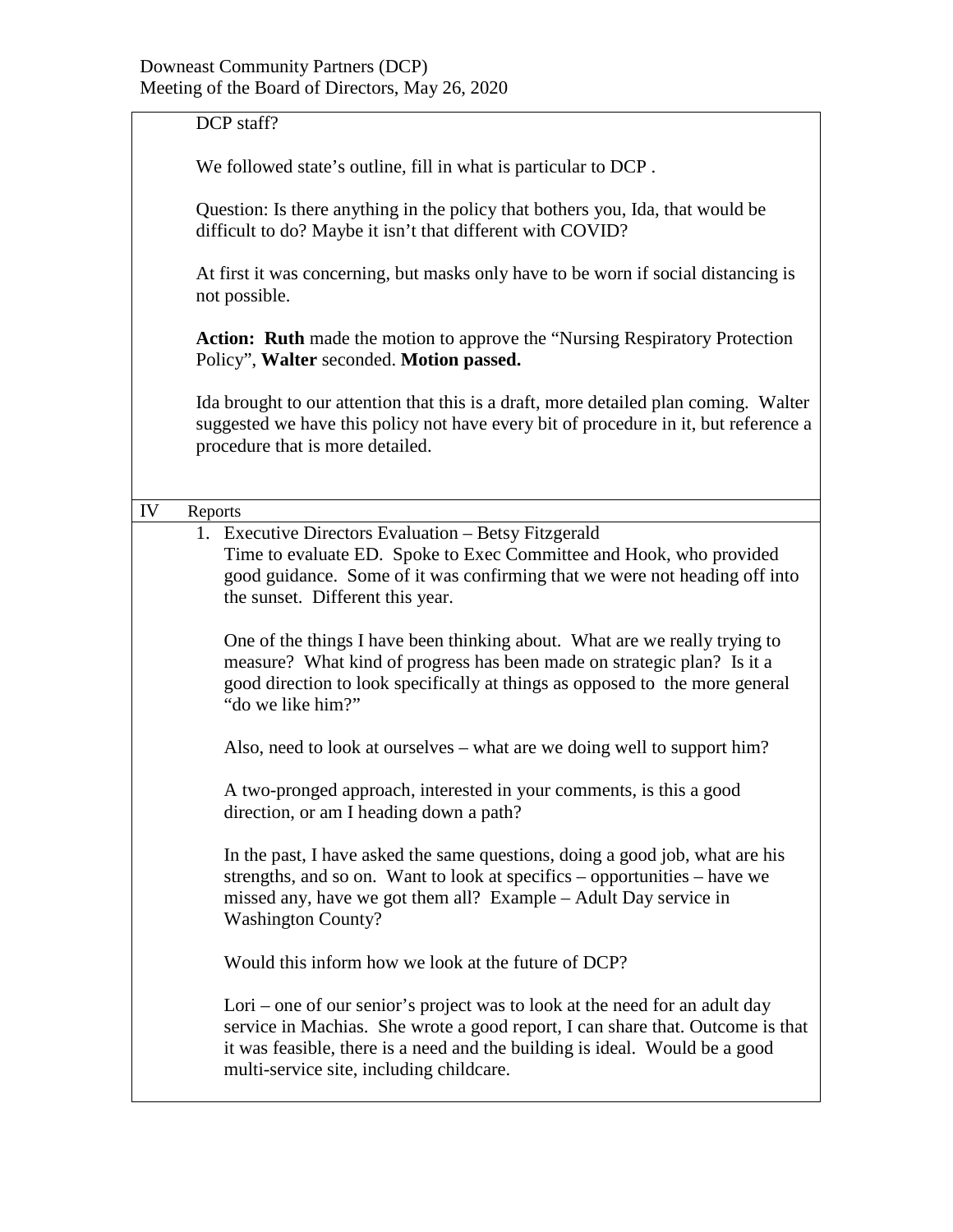Stacy would love the report for next community needs assessment.

Question: Will we get a questionnaire?

Absolutely, get it in a couple of weeks, give you a couple of weeks to get it back, get it compiled, meet with the exec committee, board have input.

Comment – looking at section of old development plan, dealing with board development, need to consider that when looking at the questionnaire, how has board done?

2. Executive Directors Report– Mark Green

Hired a full time exec director at MECAP, she has really established a good relationship at DHHS, since she is full time, she is able to really make sure that CAPS are well represented in Augusta. Just in the past few days learned that we will somehow get involved in COVID contact tracing, providing supports to people who as a result of contract tracing, are forced to be isolated and quarantined. Also received \$\$ for Foreclosure counseling, Jenny Reese will get back into it. Also more CDBG rental \$ as Bobbi said. Committed about \$187,000 of \$230,000 we were allocated. Waiting to hear if we can use that money for June, most CAPS have not spent full allocation.

Have been working really hard on projections on where we will be when we come out of this. Been difficult, didn't know where revenues were going. Getting a bit easier. Much of our timeline as you know, PPP \$\$ goes to June 12. Not sure where we will be at that point, biggest concerns are transportation if ride volumes don't pick up, if they don't pick up substantially, that will be a problem. Child care will also be an issue, safety recommendations mean a reduced census, doesn't cover the costs of the program.

3. Development Committee Report – Barbara Clark Met on May 19, had made an offer to a new Development Associate, number of new grants coming in for COVID 19, first \$73,000 has been spent or allocated. Capital campaign for FC slowed down. Raffle tickets are still for sale, please sell them! Sold approximately 310 tickets.

Tabled board capacity building. Did talk about being ambassadors for new board members.

Jonathan – looking at the list of municipalities, notice that a handful of towns, including his haven't given. Is that because of COVID?

Not yet, but we will see it next year. Some town meetings haven't happened yet due to COVID19, but our requests are in place for the regular amounts.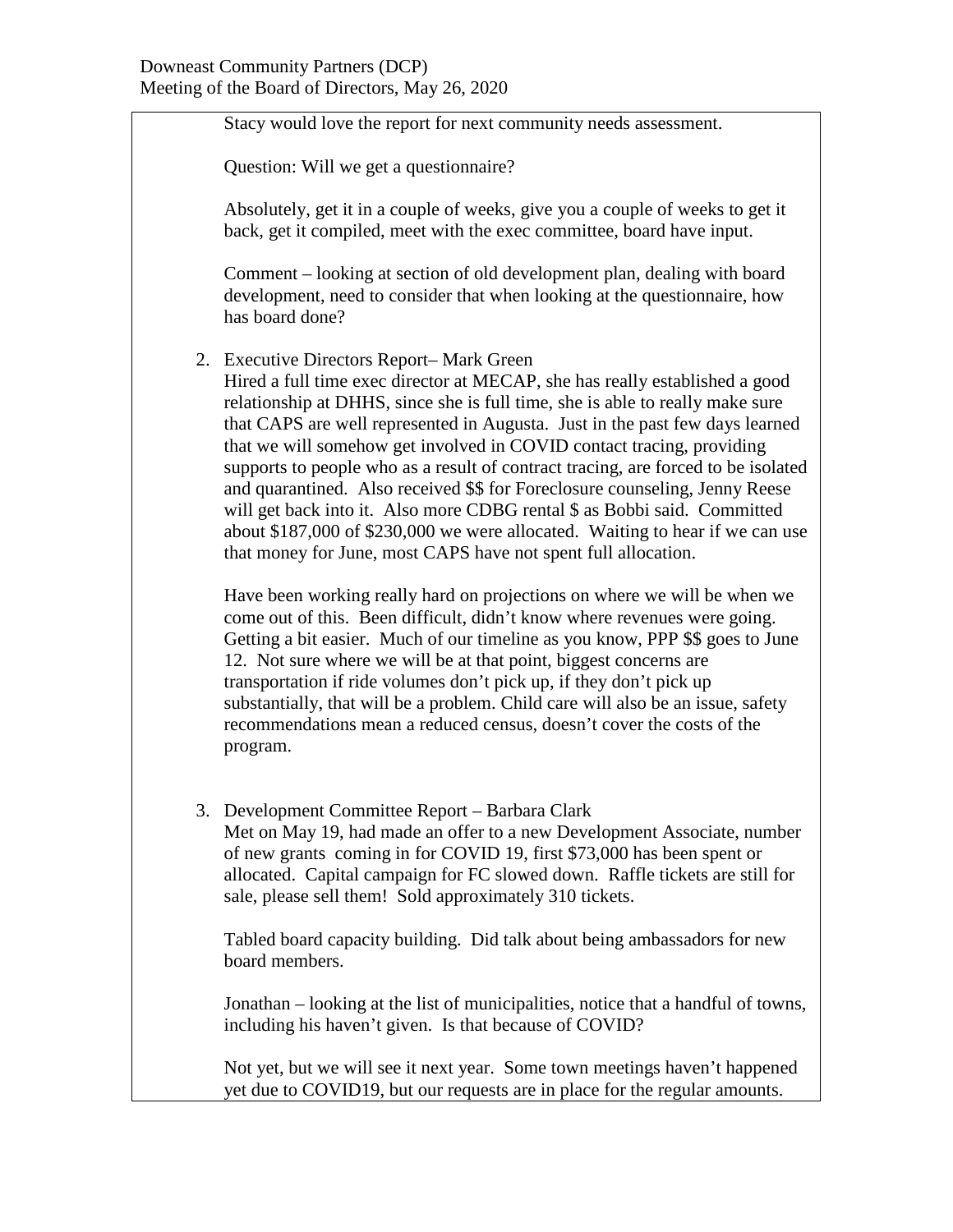Some towns have had meetings, and we have been approved. However, one town has already written to say they will pay us, just don't know when. Town revenues will be down, and we will likely feel that next SEED season.

4. Finance Directors Report – Kevin Bean

Good month for cash and accounts receivable. Increased cash considerably because of SBA. Utilized about 200,000 of SBA, and IRS program, 13,000. Investments came out pretty good, overcame some early year losses, still need to recover 2000 from that.

Expenses are over-budget, transportation usually can overturn a deficit and come out at a surplus. ECE reduced deficit by transferring some restricted assets, 18,000 deficit, but expect it to grow through the rest of the fiscal year. Most other programs fared well. Exception is FC. Looking for a bit of a turn around, there was a payout in PTO in April, all payroll going to PPE program, then CSBG. PTO will be reimbursed in June, great opportunity to reduce expenses, increase revenue.

Question: FC – has senior management been working on a plan on how to turn it around?

Answer haven't met since COVID, but did implement some of the changes we talked about, reducing staff, one was a long time employee with lots of PTO. Have made a lot of changes, going to be a little time to see results.

COVID hit just as were starting to implement changes. Down to 2 FT. Prior to COVID we had 3 FT and 2 PT employees. Going to depend more on volunteers, which is why Anne reported on returning volunteers.

Need to get census up to 7 or 8. Same issue that childcare has. Not sure that this number will pay our overall cost.

Need them on a stronger financial footing so they aren't drawing away from other programs. Can't continue to subsidize so heavily.

Last thing to mention, the projection for the audit to presented next month, do a zoom meeting for the finance committee the week before to present it then.

- 5. Head Start Director's Report Melissa Mattes
- 6. Nothing to add to report, except to respond to grant's question did a lot of work on budget, did staffing cuts prior to COVID, doing those now as people are coming back. Have to have same number of staff if you have 10 kids or 18 kids. Got a stipend for every licensed slot we have, \$25,000 unexpected. Also going to have a grant. There will have to be something changing, nationwide, child cares are not opening, something has to give.
- 7. Parent Policy Council Minutes from 5/20/2020